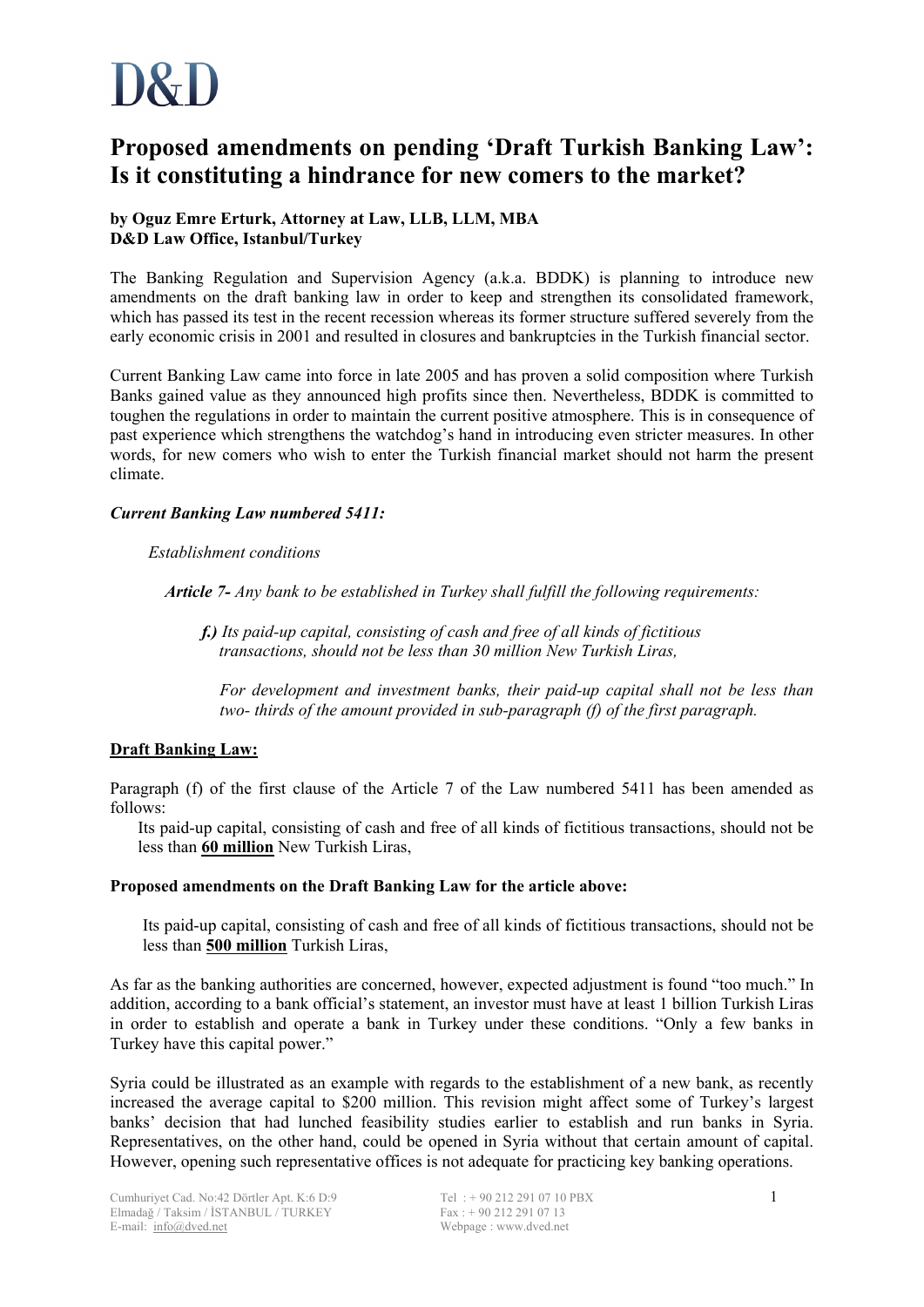

One of the other core ideas in connection with these precautions as opposed to those established banks, which do not have any physical presence in any country also called as shell banks, is to combat against all means of money laundering operations that Turkey suffered from in the past. Regulations of Financial Action Task Force (FATF) regarding money laundering and financing of terrorism are also taken into consideration as a legal ground throughout the amendment process.

### *Current Banking Law numbered 5411:*

#### *Operating permission*

#### *Article 10-*

*b.) "Minimum one fourth of the system entrance fee, equivalent to ten percent of the minimum capital requirements indicated in Article 7 of this Law, should have been paid to the account of the Fund and the related document submitted to the Agency by the founders",* 

#### **Draft Banking Law for the article above:**

"Paragraph (b) of the second clause of the Article 10 of the Law numbered 5411 has been amended as follows":

#### **Operating permission**

#### **Article 10**-

b.) "Minimum one fourth of the system entrance fee, equivalent to **twenty percent** of the minimum capital requirements indicated in Article 7 of this Law, should have been paid to the account of the Fund and the related document submitted to the Agency by the founders,"

In connection with the system entry fee, minimum capital requirements have been doubled ten to twenty percent as a precaution against the recent credit crunch.

#### *Current Banking Law numbered 5411:*

*Revenues of Fund* 

*Article 130- "The resources of the Fund shall consist of the following:* 

*c) contributions deposited by the founders of a bank, which is granted permission for establishment, into the Fund within one year following the commencement of their activities, at an amount equal to ten percent of the minimum capital required in Article 7 of this Law for entry to the system"* 

#### **Draft Banking Law for the article above:**

"Paragraph (c) of the first clause of the Article 130 of the Law numbered 5411 has been amended as follows":

#### **Revenues of Fund**

**Article 130- "**The resources of the Fund shall consist of the following":